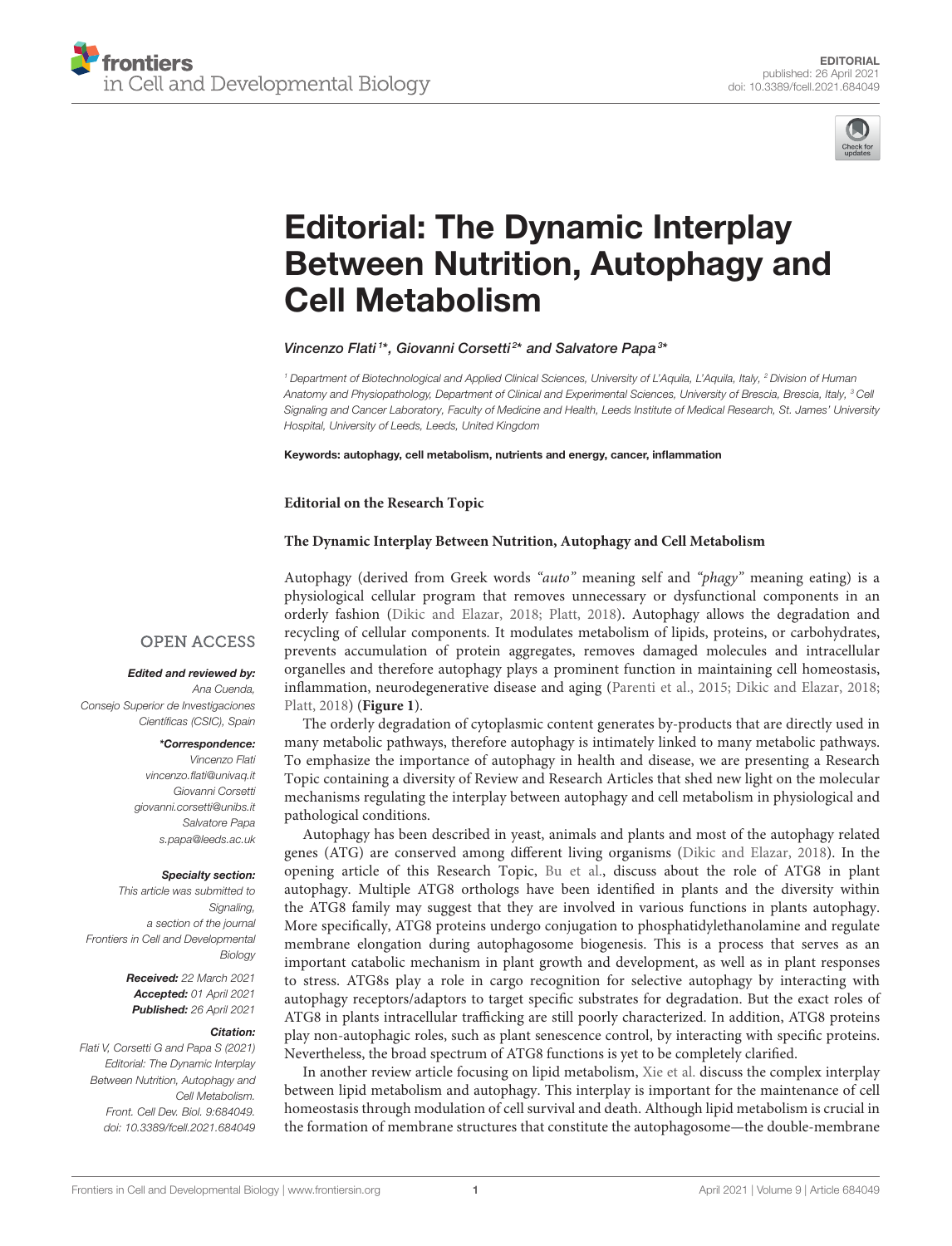

<span id="page-1-0"></span>sequestering vesicles hallmark of autophagy—autophagy per se has been found to promote lipid catabolism and lipid peroxidation-induced cell death, such as ferroptosis. A complex connection linking fatty acids, triglyceride, cholesterol, membrane lipids biosynthesis, nutrition status, and autophagy has been also found. The dysfunction of autophagy-dependent lipid catabolism is implicated in several pathologic conditions including steatosis, non-alcoholic fatty liver disease, Parkinson's disease and metabolic syndrome. On this regard, autophagy has been taken in consideration as a target for the treatment of several diseases. Here, the authors suggest that a better understanding of the mechanisms underlining the interplay between autophagy and lipid metabolism would promote potential treatments for lipid metabolism-related disorders. However, many questions remain to be addressed including: how autophagy functions in regulating lipid metabolism in different cells? How autophagy switch from pro-survival to pro-death signal? How selective is autophagy in controlling cell-death?

A review article by [Stacchiotti and Corsetti](https://doi.org/10.3389/fcell.2020.555409) provides an indepth view of the age-related neurodegeneration, that leads to severe diseases affecting motility, memory, cognitive function, and social life. To date, there is a lack of effective treatments for neurodegeneration and the consequent irreversible neuronal loss. Considering that aberrant autophagy is involved in aging and neurodegeneration, its targeting may represent a possible strategy to fight or prevent age-related neurodegeneration. Many natural compounds such as polyphenols, flavonoids, polyamine, and sugars, limit brain damage in vitro and in vivo and are modulators of autophagy. Their activity leads to restoration of efficient autophagy thus promoting degradation of misfolded proteins and of dysfunctional mitochondria. Many studies have reported the efficacy of natural compounds in enhancing or restoring autophagy in Alzheimer, Parkinson and Huntington disease preclinical rodent models. However, an enhanced autophagy may be deleterious in forebrain axons, affecting retrograde flux and function. These evidences indicate that in the brain an enhanced autophagy may not be always beneficial. Unfortunately, a limitation to the development of autophagy modulators for therapeutic intervention in humans is that the currently available methods to measure the autophagic flux are not efficient and consequently the generation of natural drug's efficacy in modulating autophagy is complex.

We were also enthusiastic to read a research article by [Marzetti et al.](https://doi.org/10.3389/fcell.2020.564417) discussing physical frailty and sarcopenia (PF&S), a human condition characterized by reduced physical function and low muscle mass in the elderly. In their work, the authors analyzed the relationship between three processes that are thought to be involved in PF&S: systemic inflammation, amino